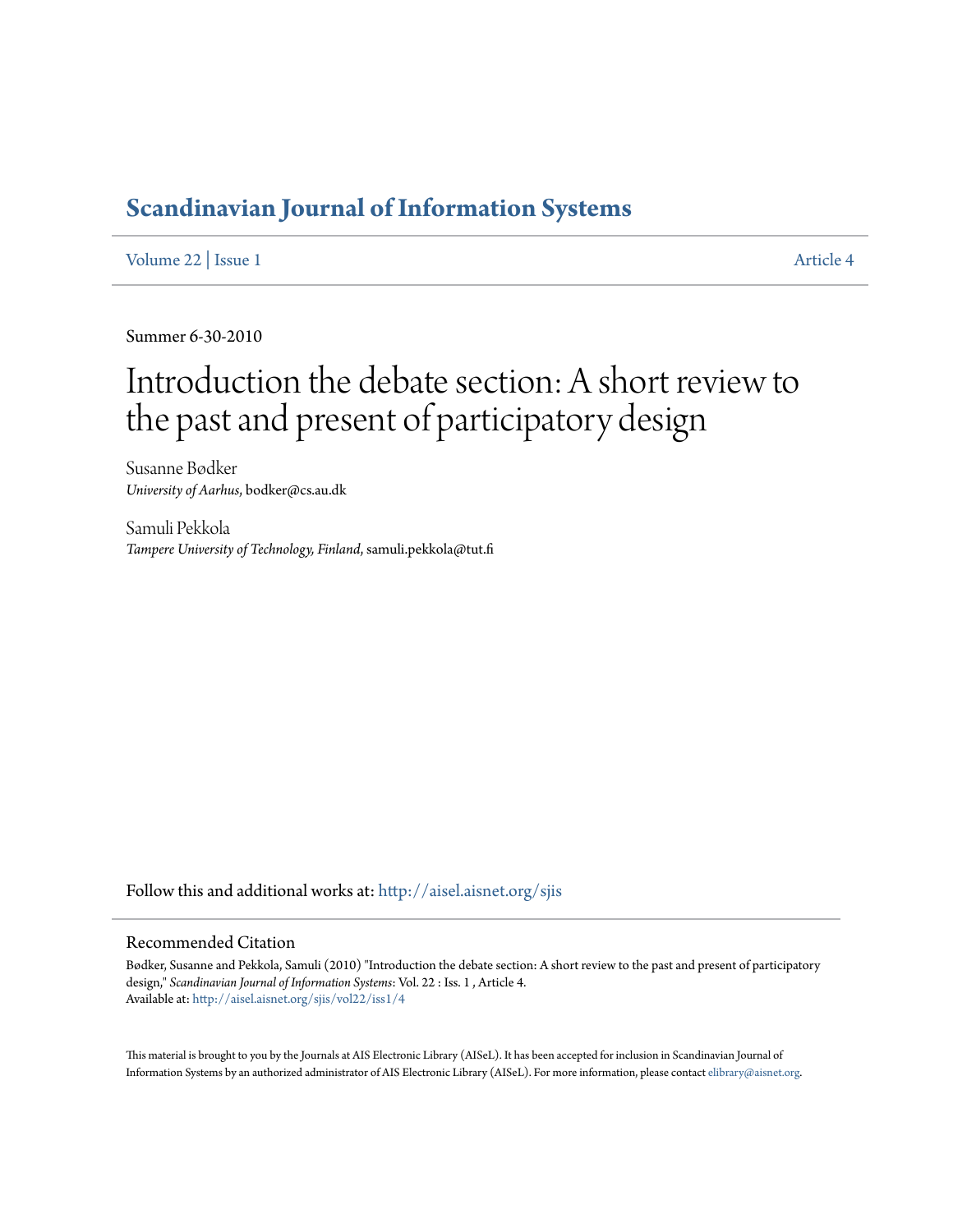## **A short review to the past and present of participatory design**

#### **Introduction to debate section**

Susanne Bødker University of Aarhus, Denmark *bodker@cs.au.dk*

Samuli Pekkola Tampere University of Technology, Finland *samuli.pekkola@tut.fi*

Participatory design is a long-lived tradition of systems design with active user participation in Scandinavia and elsewhere. The tradition has its roots in the work of Kristen Nygaard and Olav-Terje Bergo with the Norwegian Iron and Metal Workers Union in the 1970s. This era was characterized by a highly political focus, and a fierce debate with the sociotechnical design tradition. The Norwegian approach inspired other projects, such as the Demos project in Sweden and the DUE project in Denmark, and at the late 1970s, the Nordic UTOPIA project, through which the focus of research and design was moved from political debate and local union work to constructive design of technological alternatives with and for future users. In parallel, the researchers from this tradition worked to more specifically address the methods and work settings of professional systems developers.

With the UTOPIA project came a focus on design methodology emphasizing the active collaboration between users and designers; an approach that caught significant attention outside Scandinavia, particularly in North America. The move was famously phrased in Liam Bannon's paper: "From human factors to human actors" (Bannon 1991). This paper was a part of Joan Greenbaum and Morten Kyng's *Design at Work* (1991) writing project, connecting researchers from the Scandinavian and North American scene. At the same time Participatory Design Conference series was initiated by Lucy Suchman and others. In addition to internationalization, participatory design drew a growing attention across research disciplines, starting from Human-

© Scandinavian Journal of Information Systems, 2010, 22(1), 45–48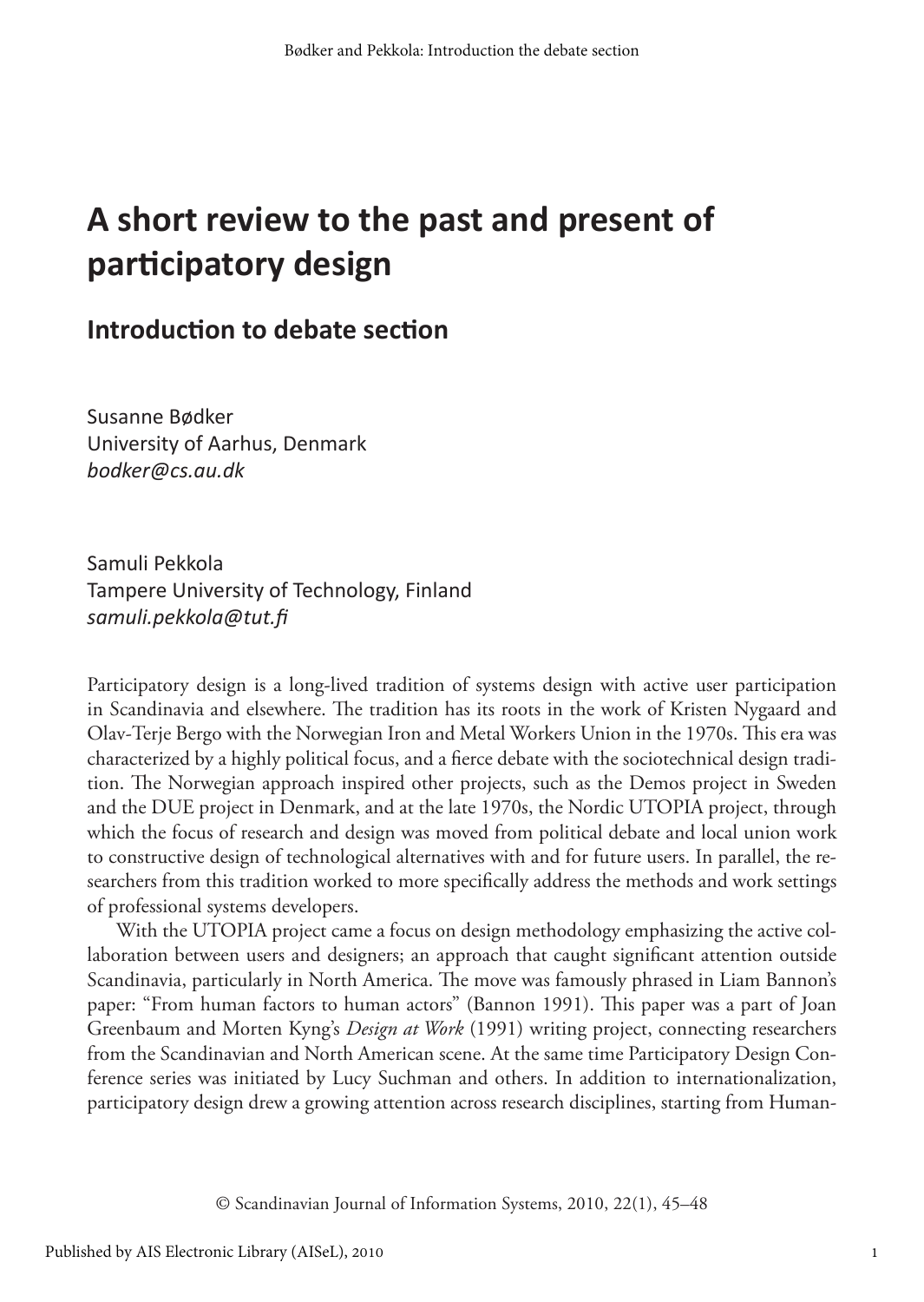Computer Interaction, diversifying and finding its ways into Information Systems, and into the emerging field of Computer Supported Cooperative Work.

In the 1990s there was a strong push by Scandinavian funding agencies and researchers to make participatory design even more useful in research projects that had direct collaboration with commercial partners. This opened up and tightened cooperation with commercial partners. However, at the same time the fundaments of participatory design changed. Participatory design was, and is, often seen as an approach to systems design most suited for work settings, and indeed this is where it has its roots. However, it has been challenged by more recent research that addresses the use of technologies in different settings and means of participation of users, also in non-work settings (cf., Iivari 2007; Iivari et al. 2010).

The pace of technological development and the changes in organizational environment have had an impact also on participatory design approach. For example the 2008 Participatory Design Conference had papers on large-scale systems (Simonsen and Herzum 2008), community design (Karasti & Baker 2008), participatory organizations (Jones 2008) and urban planning (Nuojua et al. 2008), among many others. Also a recent SJIS special issue on distributed participatory design demonstrated the means and challenges of conducting distributed research and design (cf., SJIS 2009).

The diversifying outside of its traditional has dispersed the participatory design approach. The term has gained different connotations, and different communities do not necessarily share the same publication outlets—this resembles the development of HCI field (cf. Grudin 2006). User participation, nevertheless, has become more important than ever, and the need for interdisciplinary debate and knowledge sharing remains.

Even though participatory design has a fundamental characteristic of being close the users, it has been used only for small scale projects (e.g., Oostveen & van den Besselaar 2004). This is slightly surprising as systems development projects regularly fail in meeting the user requirements (cf. Hansen et al. 2008) and as research communities regularly debate about the relevance of their research (Ramiller et al. 2008; Baskerville & Myers 2009; Gill & Bhattacherjee 2009). Yet participatory design would solve these problems as, by default, by so doing it is possible to gain in-depth understanding about the future users and their needs. This inevitably makes it easier to understand the user and the use context—either for developing better systems or for conducting more relevant research.

There is also another issue related to the researchers' work. As Mathiassen and Nielsen (2008) stated, ever more dominating publish or perish trend has had an impact on Scandinavian IS tradition. As action research is endangered (see also Simonsen 2009), also the researchers' interest, means, and opportunities of conducting longitudinal and intensive research by using participatory design approach might be at risk. In order to cope with contradictory forces of publishing regularly, conducting longitudinal and rigor research, and working with commercial partners in different settings sets new requirements for participatory design as a method, as an approach, and as a philosophy.

The author of the debate article, Morten Kyng, has made his journey with the participatory design tradition from the very beginning. He has played a significant role in each step: He was initiator and one of the main researchers of the DUE and the Utopia projects, and he played a significant role in spreading the ideas of participatory design from Scandinavia to the rest of the world, through the so-called Aarhus conferences and their proceedings (1985, 1995 and 2005),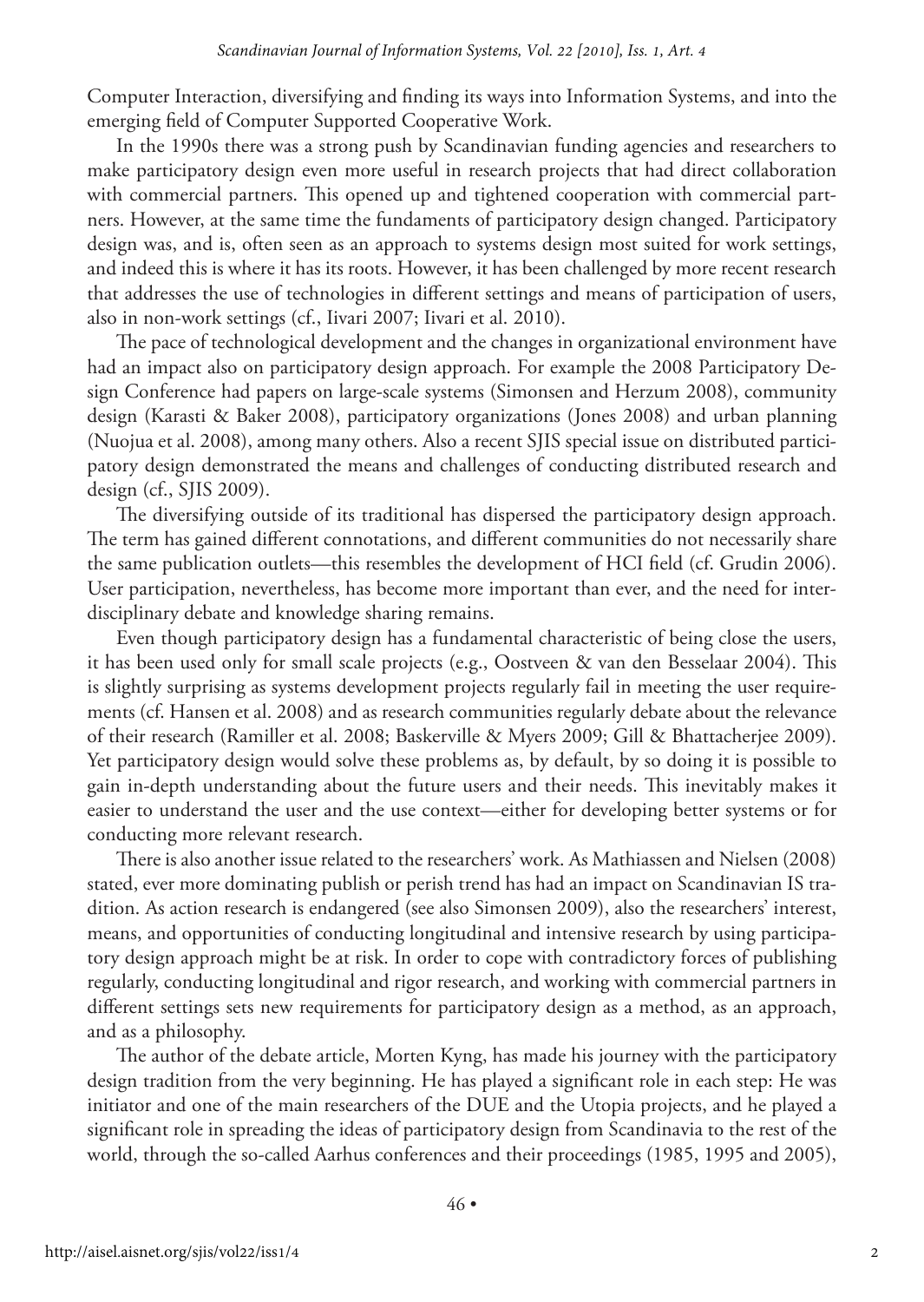through the *Design at Work* book, and his keynote lectures at PDC 1994 and CHI (with Joan Greenbaum 1995). He went on to take a leading role in providing new funding schemes for collaboration between research and industry, and has now returned to university research where he heads a centre focusing on health and care technologies, with participating users outside classical work settings. His debate article highlights different elements of participatory design, their historical roots and current states, and presents participatory design for the future: the next practices of participatory design. This view is challenged by the debate forum commentators Dan Shapiro, Ellen Balka and Helena Karasti in their articles. Enjoy the debate forum.

### **1 References**

- Bannon, L., (1991). From human factors to human actors. In: *Design at work*, J. Greenbaum and M. Kyng, editors, Lawrence Erlbaum Associates, Hillsdale.
- Baskerville, R. and Myers, M. D., (2009). Fashion waves in information systems research and practice. *MIS Quarterly,* (33:4): 647-662.
- Gill, G. and Bhattacherjee, A., (2009). Whom are we informing? Issues and recommendations for MIS research from an informing science perspective. *MIS Quarterly,* (33:2): 217-235.
- Greenbaum, J. and Kyng, M., editors, (1991). *Design at Work*, Lawrence Erlbaum Associates, Hillsdale.
- Grudin, J., (2006). Is HCI homeless?: In search of inter-disciplinary status. *Interactions*, (13:1): 54-59.
- Hansen, S., Berente, N. and Lyytinen, K., (2008). Emerging principles for requirements processes in organizational contexts. In: *Networking and Information Systems*, K. Lyytinen, P. Loucopoulos, and B. Robinson, editors, LNBIP 13, Springer, pp. 9–35.
- Iivari, J., ( 2007). A Paradigmatic Analysis of information systems as a design science. *Scandinavian Journal of Information Systems,* (19:2): 39-64.
- Iivari, J., Isomäki, H., and Pekkola, S., (2010). The user the great unknown of systems development: reasons, forms, challenges, experiences and intellectual contributions of user involvement. *Information Systems Journal,* (20:2): 109-117.
- Jones, P. H., (2008). Socialization of Practice in a Process World: Toward Participatory Organizations. In: *Proceedings of the 10th anniversary conference on Participatory Design: Experiences and Challenges*, J. Simonsen, T. Robinson, and D. Hakken, editors, Bloomington, Indiana, ACM Press.
- Karasti, H. and Baker, K. S., (2008). Community Design: Growing One's Own Information Infrastructure. In: *Proceedings of the 10th anniversary conference on Participatory Design: Experiences and Challenges*, J. Simonsen, T. Robinson, and D. Hakken, editors, Bloomington, Indiana, ACM Press. Pp. 217-220.
- Mathiassen, L., and Nielsen, P. A., (2008). Engaged scholarship in IS research—the Scandinavian case. *Scandinavian Journal of Information Systems*, (20:2): 3-20.